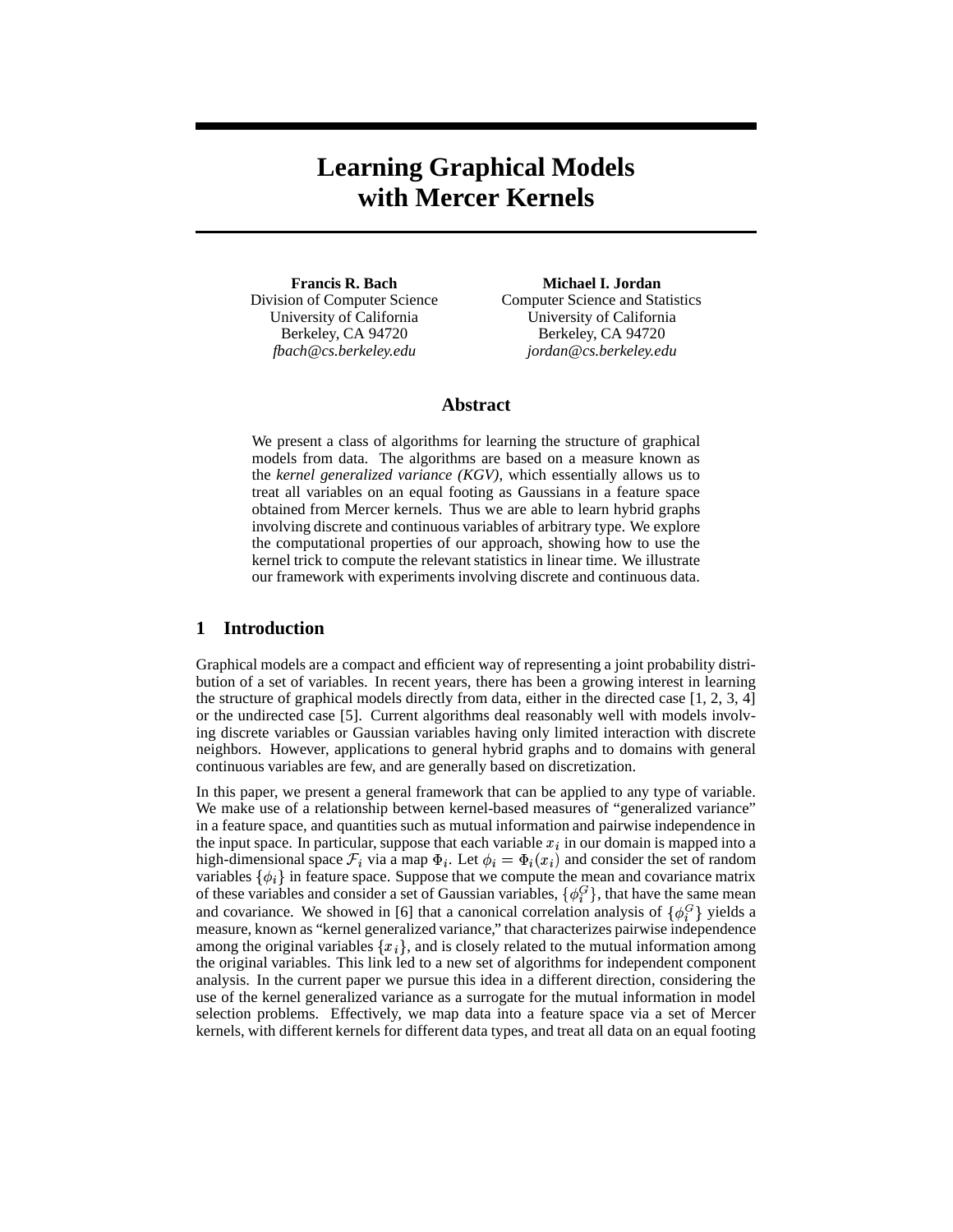as Gaussian in feature space.

We briefly review the structure-learning problem in Section 2, and in Section 4 and Section 5 we show how classical approaches to the problem, based on MDL/BIC and conditional independence tests, can be extended to our kernel-based approach. In Section 3 we show that by making use of the "kernel trick" we are able to compute the sample covariance matrix in feature space in linear time in the number of samples. Section 6 presents experimental results.

# **2 Learning graphical models**

Structure learning algorithms generally use one of two equivalent interpretations of graphical models [7]: the compact factorization of the joint probability distribution function leads to local search algorithms while conditional independence relationships suggest methods based on conditional independence tests.

**Local search.** In this approach, structure learning is explicitly cast as a model selection problem. For directed graphical models, in the MDL/BIC setting of [2], the likelihood is penalized by a model selection term that is equal to  $\frac{1}{2} \log N$  times the number of parameters necessary to encode the local distributions. The likelihood term can be decomposed and expressed as follows:  $J_{ML} = \sum_i J_{ML}(i, \pi_i)$ , with  $J_{ML}(i, \pi_i) = -NI(x_i, x_{\pi_i})$ , where  $\pi_i$  is the set of parents of node i in the graph to be scored and  $I(x_i, x_{\pi_i})$  is the empirical mutual information between the variable  $x_i$  and the vector  $x_{\pi_i}$ . These mutual information terms and the number of parameters for each local conditional distributions are easily computable in discrete models, as well as in Gaussian models. Alternatively, in a full Bayesian framework, under assumptions about parameter independence, parameter modularity, and prior distributions (Dirichlet for discrete networks, inverse Wishart for Gaussian networks), the log-posterior probability of a graph given the data can be decomposed in a similar way [1, 3].

Given that our approach is based on the assumption of Gaussianity in feature space, we could base our development on either the MDL/BIC approach or the full Bayesian approach. In this paper, we extend the MDL/BIC approach, as detailed in Section 4.

**Conditional independence tests.** In this approach, conditional independence tests are performed to constrain the structure of possible graphs. For undirected models, going from the graph to the set of conditional independences is relatively easy: there is an edge between  $x_i$  and  $x_j$  if and only if  $x_i$  and  $x_j$  are independent given all other variables [7]. In Section 5, we show how our approach could be used to perform independence tests and learn an undirected graphical model. We also show how this approach can be used to prune the search space for the local search of a directed model.

# **3 Gaussians in feature space**

In this section, we introduce our Gaussianity assumption and show how to approximate the mutual information, as required for the structure learning algorithms.

## **3.1 Mercer Kernels**

A *Mercer kernel* on a space X is a function  $k(x, y)$  from  $\mathcal{X}^2$  to  $\mathbb R$  such that for any set of points  $\{x^1, \ldots, x^N\}$  in X, the  $N \times N$  matrix K, defined by  $K_{ij} = k(x_i, x_j)$ , is positive semidefinite. The matrix K is usually referred to as the *Gram matrix* of the points  $\{x^i\}$ . Given a Mercer kernel  $k(x, y)$ , it is possible to find a space  $\mathcal F$  and a map  $\Phi$  from  $\mathcal X$  to  $\mathcal F$ , such that  $k(x, y)$  is the dot product in F between  $\Phi(x)$  and  $\Phi(y)$  (see, e.g., [8]). The space  $\mathcal F$  is usually referred to as the *feature space* and the map  $\Phi$  as the *feature map*. We will use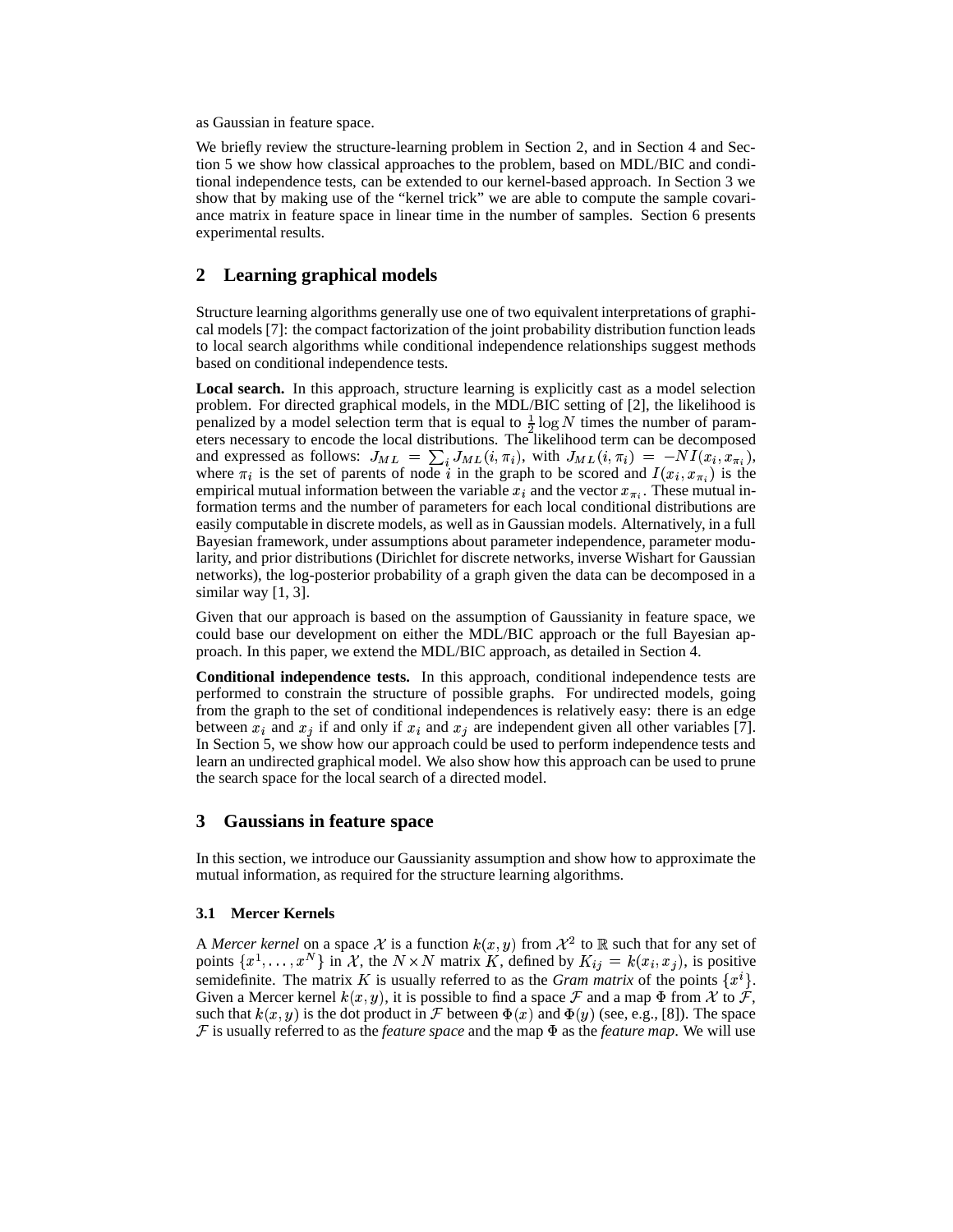the notation  $f^{\top}g$  to denote the dot product of f and g in feature space F. We also use the notation  $f^{\top}$  to denote the representative of f in the dual space of F.

For a discrete variable which takes values in  $\{1,\ldots,d\}$ , we use the *trivial kernel*  $k(x, y) =$  $\delta_{x=y}$ , which corresponds to a feature space of dimension d. The feature map is  $\Phi(x) =$  $(\delta_{x=1}, \ldots, \delta_{x=d})$ . Note that this mapping corresponds to the usual embedding of a multinomial variable of order d in the vector space  $\mathbb{R}^d$ .

For continuous variables, we use the Gaussian kernel  $k(x, y) = e^{-(x-y)^2/2\sigma^2}$ . The feature space has infinite dimension, but as we will show, the data only occupy a small linear manifold and this linear subspace can be determined adaptively in linear time. Note that an alternative is to use the kernel  $k(x, y) = xy$ , which corresponds to simply modeling the data as Gaussian in input space.

# **3.2 Notation**

Let  $x_1, \ldots, x_m$  be m random variables with values in spaces  $\mathcal{X}_1, \ldots, \mathcal{X}_m$ . Let us assign a Mercer kernel  $k_i$  to each of the input spaces  $\mathcal{X}_i$ , with feature space  $\mathcal{F}_i$  and feature map  $\Phi_i$ . The random vector of feature images  $\phi = (\phi_1, \dots, \phi_m)$  $(\phi_1,\ldots,\phi_m) = (\Phi_1(x_1),\ldots,\Phi_n)$   $\Psi_i$ . The random vector of feature images  $\varphi = (\varphi_1, \dots, \varphi_m) = (\Psi_1(x_1), \dots, \Psi_m(x_m))$ <br>has a covariance matrix C defined by blocks, with block  $C_{ij}$  being the covariance matrix between  $\phi_i = \Phi_i(x_i)$  and  $\phi_j = \Phi_j(x_j)$ . Let  $\phi^G = (\phi_1^G, \dots, \phi_m^G)$  denote a jointly Gaussian vector with the same mean and covariance as  $\phi = (\phi_1, \ldots, \phi_m)$ . The vector  $\phi^G$  will be used as the random vector on which the learning of graphical model structure is based.

Note that the sufficient statistics for this vector are  $\{\Phi_i(x_i), \Phi_i(x_i)\Phi_i(x_j)^\top\}$ , and are inherently pairwise. No dependency involving strictly more than two variables is modeled explicitly, which makes our scoring metric easy to compute. In Section 6, we present empirical evidence that good models can be learned using only pairwise information.

## **3.3 Computing sample covariances using kernel trick**

We are given a random sample  $\{x^1,\ldots,x^N\}$  of elements of  $\mathcal{X}_1 \times \ldots \times \mathcal{X}_m$ . By mapping into the feature spaces, we define Nm elements  $\phi_i^k = \Phi_i(x_i^k)$ . We assume that for each i the data in feature space  $\{\phi_i^1, \ldots, \phi_i^N\}$  have been centered, i.e.,  $\sum_{k=1}^N \phi_i^k = 0$ . The sample covariance matrix  $\ddot{C}_{ij}$  is then equal to  $\ddot{C}_{ij}=\frac{1}{N}\sum_{k=1}^{N}\phi_{i}^{k}(\phi_{j}^{k})^{\top}$ . Note that a Gaussian with covariance matrix  $\hat{C}$  has zero variance along directions that are orthogonal to the images of the data. Consequently, in order to compute the mutual information, we only need to compute the covariance matrix of the projection of  $\phi$  onto the linear span of the data, that is, for all  $i, j, s, t$ :

$$
(\phi_i^s)^\top \hat{C}_{ij} \; \phi_j^t = \frac{1}{N} \sum_{k=1}^N (\phi_i^s)^\top \phi_i^k \; (\phi_j^k)^\top \phi_j^t = \frac{1}{N} \sum_{k=1}^N (K_i)_{sk}(K_j)_{tk} = \frac{1}{N} \delta_s^\top K_i K_j \delta_t, \tag{1}
$$

where  $\delta_s$  denotes the  $N \times 1$  vectors with only zeros except at position s, and  $K_i$  is the Gram matrix of the centered points, the so-called centered Gram matrix of the  $i$ -th component, defined from the Gram matrix  $L_i$  of the original (non-centered) points as  $K_i = (I \frac{1}{N}$ 1)  $L_i$   $(I - \frac{1}{N}1)$ , where 1 is a  $N \times N$  matrix composed of ones [8]. From Eq. (1), we see that the sample covariance matrix of  $\phi$  in the "data basis" has blocks  $\frac{1}{N}K_iK_j$ .

## **3.4 Regularization**

When the feature space has infinite dimension (as in the case of a Gaussian kernel on  $\mathbb{R}$ ), then the covariance we are implicitly fitting with a kernel method has an infinite number of parameters. In order to avoid overfitting and control the capacity of our models, we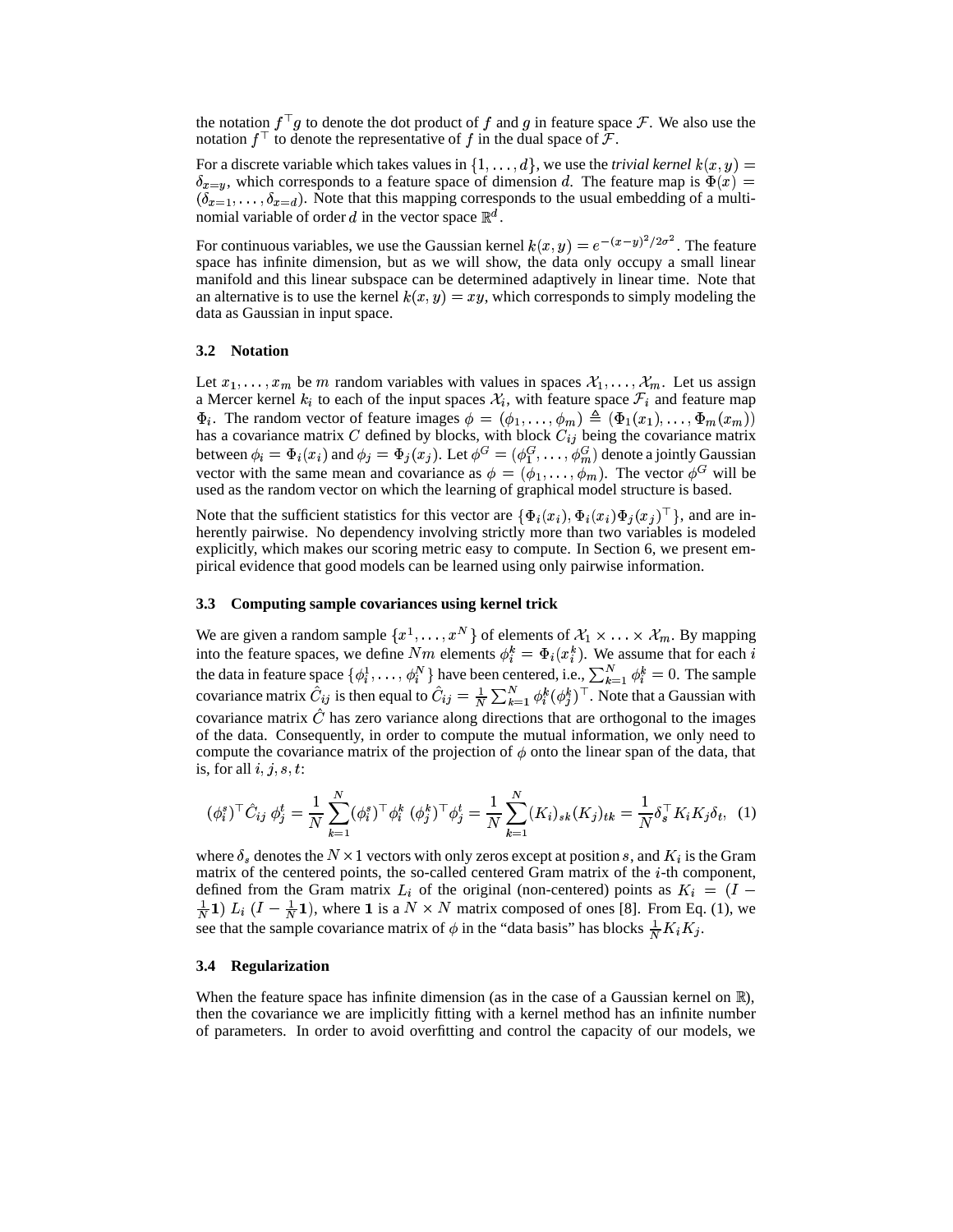regularize by smoothing the Gaussian  $\phi^G$  by another Gaussian with small variance (for an alternative interpretation and further details, see [6]). Let  $\kappa$  be a small constant. We add to  $\phi^G$  an isotropic Gaussian with covariance  $2\kappa I$  in an orthonormal basis. In the data basis, the covariance of this Gaussian is exactly the block diagonal matrix with blocks  $2\kappa K_i$ . Consequently, our regularized Gaussian covariance  $\tilde{C}$  has blocks  $\tilde{C}_{ij} = \frac{1}{N} K_i K_j$  if  $i \neq j$  and  $\tilde{C}_{ii} = \frac{1}{N} K_i^2 + 2\kappa K_i$ . Since  $\kappa$  $i \neq j$  and  $\tilde{C}_{ii} = \frac{1}{N} K_i^2 + 2\kappa K_i$ . Since  $\kappa$  is a small constant, we can use  $\tilde{C}_{ii} \approx \frac{1}{N} (K_i + N\kappa I)^2 = \frac{1}{N} K_i^2 + 2\kappa K_i + O(\kappa^2)$ , which leads to a more compact correlation matrix  $N\kappa I)^2 = \frac{1}{N}K_i^2 + 2\kappa K_i + O(\kappa^2)$ , which leads to a more compact correlation matrix , with blocks  $R_{ij} = R_i R_j$  for  $i \neq j$ , and  $R_{ii} = I$ , where  $R_i = K_i (K_i + N \kappa I)^{-1}$ . These cross-correlation matrices have exact dimension  $N$ , but since the eigenvalues of  $K_i$  are softly thresholded to zero or one by the regularization, the effective dimension is  $d_i = \text{tr}(K_i(K_i + N\kappa I)^{-1})$ . This dimensionality  $d_i$  will be used as the dimension of our Gaussian variables for the MDL/BIC criterion, in Section 4.

#### **3.5 Efficient implementation**

Direct manipulation of  $N \times N$  matrices would lead to algorithms that scale as  $O(N^3)$ . Gram matrices, however, are known to be well approximated by matrices of low rank  $M$ . The approximation is exact when the feature space has finite dimension  $d$  (e.g., with discrete kernels), and M can be chosen less than d. In the case of continuous data with the Gaussian kernel, we have shown that  $M$  can be chosen to be upper bounded by a constant independent of  $N$  [6]. Finding a low-rank decomposition can thus be done through incomplete Cholesky decomposition in linear time in  $N$  (for a detailed treatment of this issue, see [6]).

Using the incomplete Cholesky decomposition, for each matrix  $K_i$  we obtain the factorization  $K_i \approx G_i G_i^{\top}$ , where  $G_i$  is an  $N \times M_i$  matrix with rank  $M_i$ , where  $M_i \ll N$ . We perform a singular value decomposition of  $G_i$  to obtain an  $N \times M_i$  matrix  $U_i$  with orthogonal columns (i.e., such that  $U_i^{\dagger} U_i = I$ ), and an  $M_i \times M_i$  diagonal matrix  $\Lambda_i$  such that  $K_i \approx G_i G_i^{\top} = U_i \Lambda_i U_i^{\top}.$ 

We have  $R_i = (K_i + N\kappa I)^{-1} K_i = U_i D_i U_i^{\dagger}$ , where where  $D_i$  is the diagonal matrix obtained from the diagonal matrix  $\Lambda_i$  by applying the function  $\lambda \mapsto \lambda/(\lambda + N\kappa)$  to its elements. Thus  $\phi_i^G$  has a correlation matrix with blocks  $R_{ij} = D_i U_i^{\dagger} U_j D_j$  in the new basis defined by the columns of the matrices  $U_i$ , and these blocks will be used to compute the various mutual information terms.

## **3.6 KGV-mutual information**

We now show how to compute the mutual information between  $\phi_1^G, \dots, \phi_m^G$ , and we make a link with the mutual information of the original variables  $x_1, \ldots, x_m$ .

Let  $y_1, \ldots, y_m$  be m jointly Gaussian random vectors with covariance matrix  $\Sigma$ , defined in terms of blocks  $\Sigma_{ij} = cov(y_i, y_j)$ . The mutual information between the variables  $y_1, \ldots, y_m$  is equal to (see, e.g., [9]):

$$
I(y_1,\ldots,y_m)=-\frac{1}{2}\log\frac{|\Sigma|}{|\Sigma_{11}|\cdots|\Sigma_{mm}|},\qquad(2)
$$

where  $|A|$  denotes the determinant of the matrix A. The ratio of determinants in this expression is usually referred to as the *generalized variance*, and is independent of the basis which is chosen to compute  $\Sigma$ .

Following Eq. (2), the mutual information between  $\phi_1^G, \ldots, \phi_m^G$ , which depends solely on the distribution of  $x$ , is equal to

$$
I^{K}(x_{1},...,x_{m}) = -\frac{1}{2}\log\frac{|R|}{|R_{11}| \cdots |R_{mm}|}.
$$
 (3)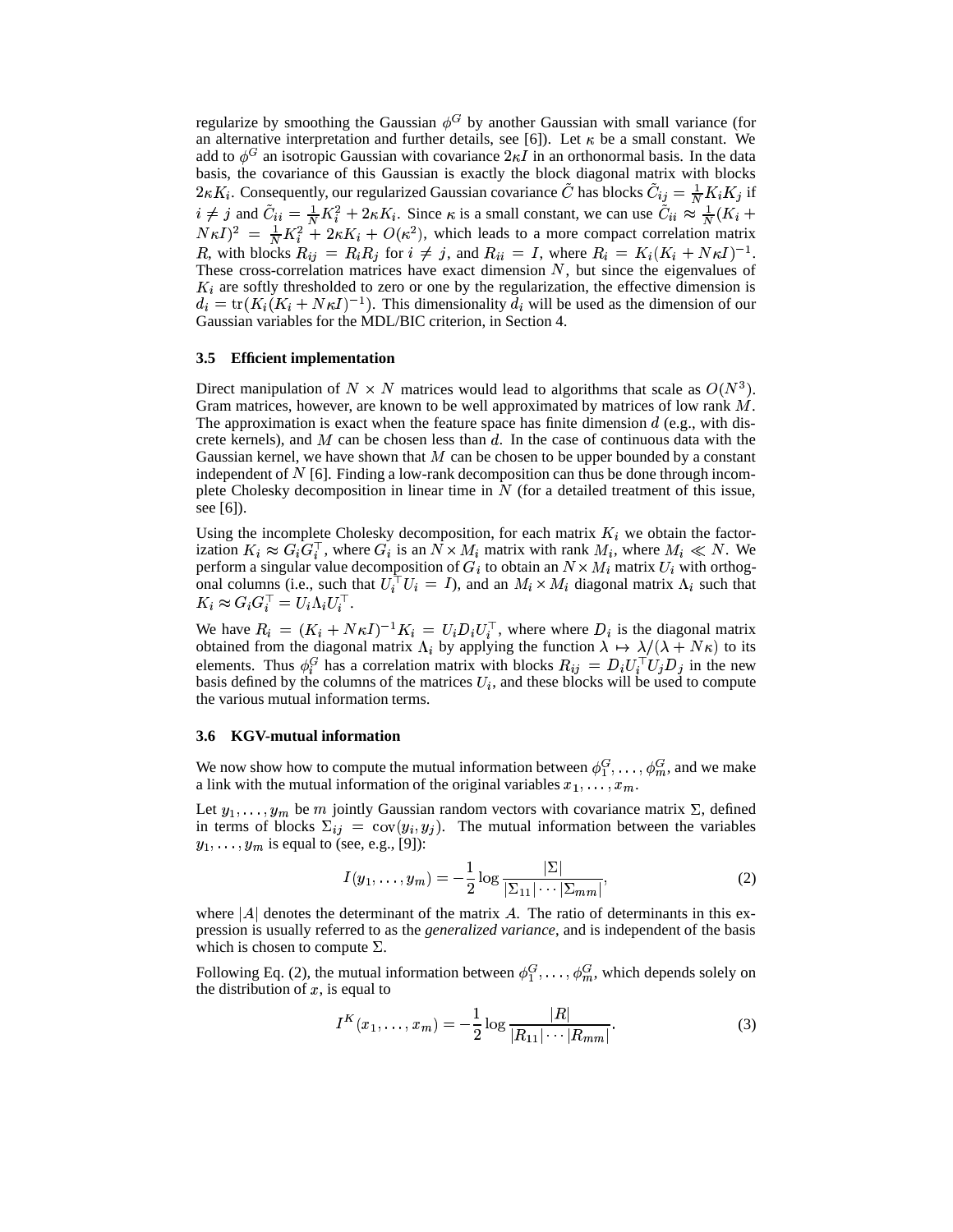We refer to this quantity as the  $KGV$ -mutual information (KGV stands for kernel generalized variance). It is always nonnegative and can also be defined for partitions of the variables into subsets, by simply partitioning the correlation matrix  $R$  accordingly.

The KGV has an interesting relationship to the mutual information among the original variables,  $x_1, \ldots, x_m$ . In particular, as shown in [6], in the case of two discrete variables, the KGV is equal to the mutual information up to second order, when expanding around the manifold of distributions that factorize in the trivial graphical model (i.e. with independent components). Moreover, in the case of continuous variables, when the width  $\sigma$  of the Gaussian kernel tend to zero, the KGV necessarily tends to a limit, and also provides a second-order expansion of the mutual information around independence.

This suggests that the KGV-mutual information might also provide a useful, computationally-tractable surrogate for the mutual information more generally, and in particular substitute for mutual information terms in objective functions for model selection, where even a rough approximation might suffice to rank models. In the remainder of the paper, we investigate this possibility empirically.

## **4 Structure learning using local search**

In this approach, an objective function  $J: G \mapsto \mathbb{R}$  measures the goodness of fit of the directed graphical model  $G$ , and is minimized. The MDL/BIC objective function for our Gaussian variables is easily derived. Let  $\pi_i = \pi_i(G)$  be the set of parents of node i in G. We have  $J(G) = \sum_i J(i, \pi_i)$ , with

$$
J(i, \pi_i) = \frac{N}{2} \log \frac{|R_{\{i\} \cup \pi_i, \{i\} \cup \pi_i}|}{|R_{\pi_i, \pi_i}| |R_{i, i}|} + \frac{d_{\pi_i} d_i}{2} \log N,
$$
\n(4)

where  $d_{\pi_i} = \sum_{j \in \pi_i(G)} d_j$ . Given the scoring metric  $J(G)$ , we are faced with an NPhard optimization problem on the space of directed acyclic graphs [10]. Because the score decomposes as a sum of local scores, local greedy search heuristics are usually exploited. We adopt such heuristics in our simulations, using hillclimbing. It is also possible to use Markov-chain Monte Carlo (MCMC) techniques to sample from the posterior distribution defined by  $P(G|D) \propto \exp(-J(G))$  within our framework; this would in principle allow us to output several high-scoring networks.

## **5 Conditional independence tests using KGV**

In this section, we indicate how conditional independence tests can be performed using the KGV, and show how these tests can be used to estimate Markov blankets of nodes.

**Likelihood ratio criterion.** In the case of marginal independence, the likelihood ratio criterion is exactly equal to a power of the mutual information (see, e.g, [11] in the case of Gaussian variables). This generalizes easily to conditional independence, where the likelihood ratio criterion to test the conditional independence of  $y$  and  $z$  given  $x$  is equal to  $\exp[-N(I(x,y,z)-I(x,y)-I(x,z))]$ , where N is the number of samples and the mutual information terms are computed using empirical distributions.

Applied to our Gaussian variables  $\phi^G$ , we obtain a test statistic based on linear combination of KGV-mutual information terms:  $I^K(x, y, z) - I^K(x, y) - I^K(x, z)$ . Theoretical threshold values exist for conditional independence tests with Gaussian variables [7], but instead, we prefer to use the value given by the MDL/BIC criterion, i.e.,  $\frac{1}{2} \frac{\log N}{N} d_y d_z$  (where  $d_y$  and  $d_z$  are the dimensions of the Gaussians), so that the same decision regarding conditional independence is made in the two approaches (scoring metric or independence tests) [12].

**Markov blankets.** For Gaussian variables, it is well-known that some conditional independencies can be read out from the inverse of the joint covariance matrix [7]. More precisely,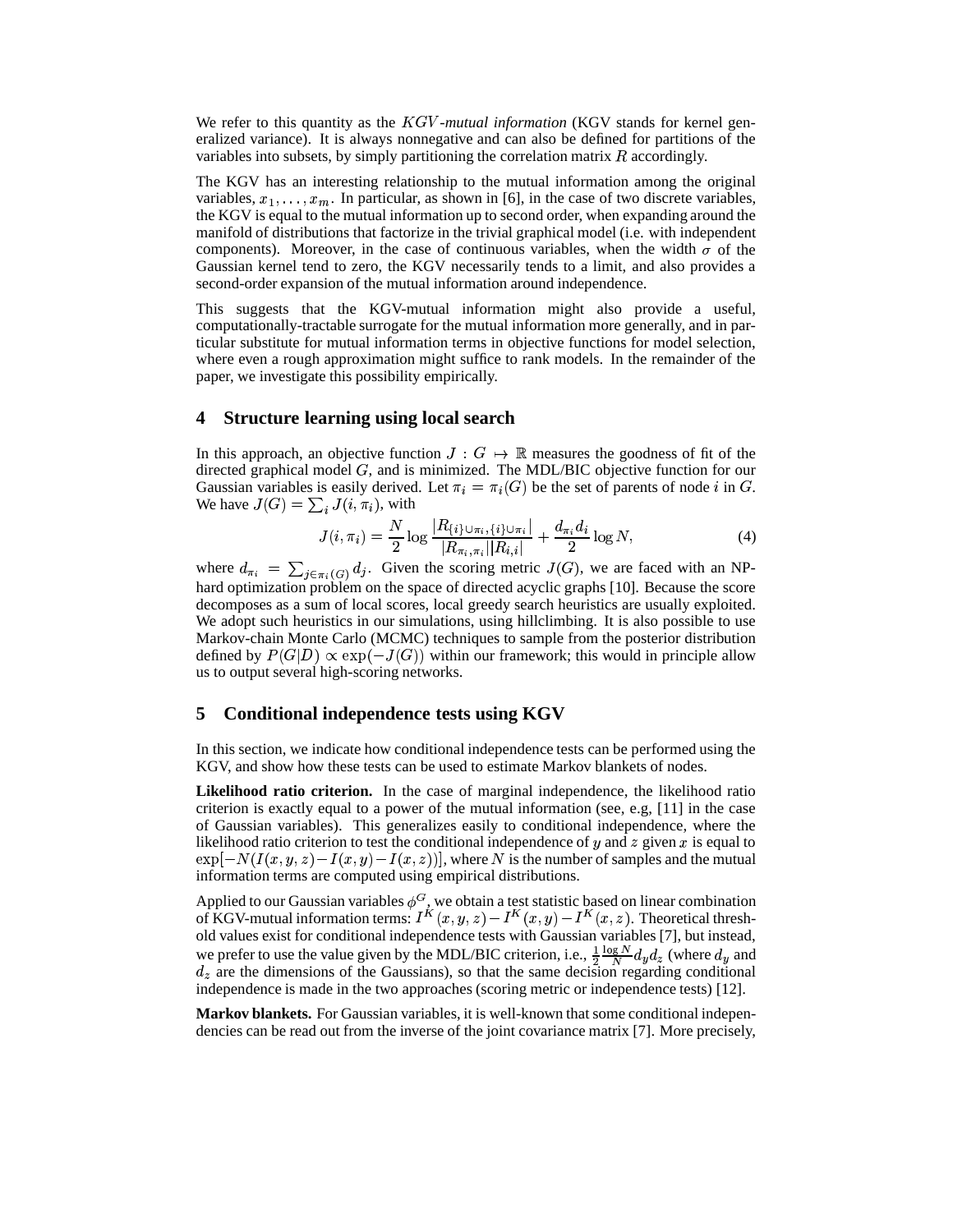If  $y_1, \ldots, y_m$  are m jointly Gaussian random vectors with dimensions  $d_i$ , and with covariance matrix  $\Sigma$  defined in terms of blocks  $\Sigma_{ij} = \text{cov}(y_i, y_j)$ , then  $y_i$  and  $y_j$  are independent given all the other variables if and only if the block  $(i, j)$  of  $K = \Sigma^{-1}$  is equal to zero. Thus in the sample case, we can read out the edges of the undirected model directly from  $K$ , using the test statistic  $l_{ij} = -\frac{1}{2} \log \frac{|K_{jj} - K_{ji}K_{ij}|}{|K_{jj}|}$  with the threshold value  $\frac{d_i d_j}{2} \frac{\log N}{N}$ . Applied to the variables  $y_i = \phi_i^G$  and for all pairs of nodes, we can find an undirected graphical model in polynomial time, and thus a set of Markov blankets [4].

We may also be interested in constructing a directed model from the Markov blankets; however, this transformation is not always possible [7]. Consequently, most approaches use heuristics to define a directed model from a set of conditional independencies [4, 13]. Alternatively, as a pruning step in learning a directed graphical model, the Markov blanket can be safely used by only considering directed models whose moral graph is covered by the undirected graph.

# **6 Experiments**

We compare the performance of three hillclimbing algorithms for directed graphical models, one using the KGV metric (with  $\kappa = 0.01$  and  $\sigma = 1$ ), one using the MDL/BIC metric of [2] and one using the BDe metric of [1] (with equivalent prior sample size  $N' = 1$ ).

When the domain includes continuous variables, we used two discretization strategies; the first one is to use K-means with a given number of clusters, the second one uses the adaptive discretization scheme for the MDL/BIC scoring metric of [14]. Also, to parameterize the local conditional probabilities we used mixture models (mixture of Gaussians, mixture of softmax regressions, mixture of linear regressions), which provide enough flexibility at reasonable cost. These models were fitted using penalized maximum likelihood, and invoking the EM algorithm whenever necessary. The number of mixture components was less than four and determined using the minimum description length (MDL) principle.

When the true generating network is known, we measure the performance of algorithms by the KL divergence to the true distribution; otherwise, we report log-likelihood on held-out test data. We use as a baseline the log-likelihood for the maximum likelihood solution to a model with independent components and multinomial or Gaussian densities as appropriate (i.e., for discrete and continuous variables respectively).

Toy examples. We tested all three algorithms on a very simple generative model on  $$ binary nodes, where nodes 1 through  $m-1$  point to node m. For each assignment y of the  $m-1$  parents, we set  $p(x_m = 1|y)$  by sampling uniformly at random in [0, 1]. We also studied a linear Gaussian generative model with the identical topology, with regression weights chosen uniformly at random in  $[-1, 1]$ . We generated  $N = 1000$  samples.

We report average results (over 20 replications) in Figure 1 (left), for  $m$  ranging from 1 to 10. We see that on the discrete networks, the performance of all three algorithms is similar, degrading slightly as  *increases. On the linear networks, on the other hand, the* discretization methods degrade significantly as  $m$  increases. The KGV approach is the only approach of the three capable of discovering these simple dependencies in both kinds of networks.

**Discrete networks.** We used three networks commonly used as benchmarks<sup>1</sup>, the ALARM network (37 variables), the INSURANCE network (27 variables) and the HAILFINDER network (56 variables). We tested various numbers of samples  $N$ . We performed 40 replications and report average results in Figure 1 (right). We see that the performance of our metric lies between the (approximate Bayesian) BIC metric and the (full Bayesian) BDe

 $1$ Available at http://www.cs.huji.ac.il/labs/compbio/Repository/.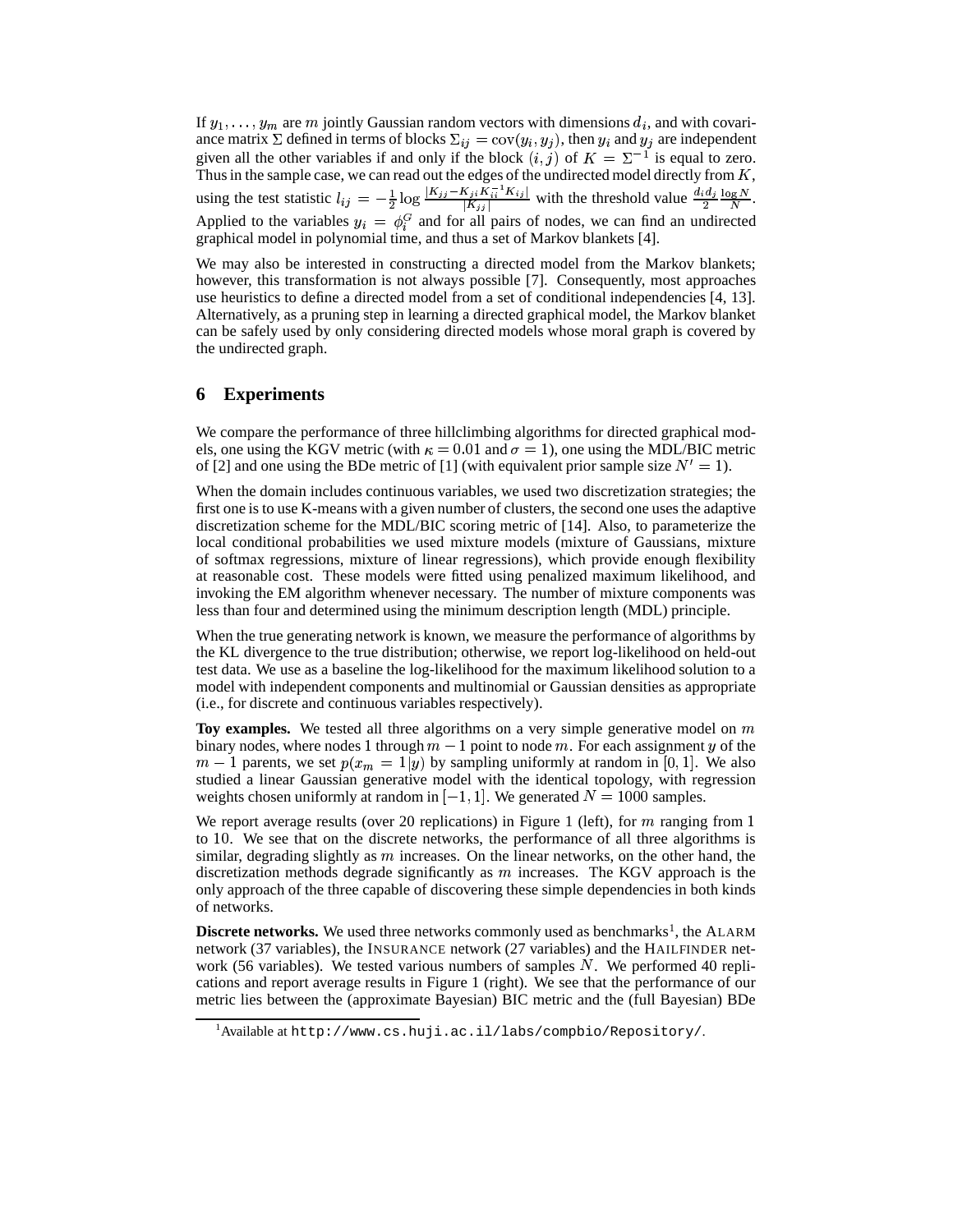

Figure 1: (Top left) KL divergence vs. size of discrete network  $m$ : KGV (plain), BDe (dashed), MDL/BIC (dotted). (Bottom left) KL divergence vs. size of linear Gaussian network: KGV (plain), BDe with discretized data (dashed), MDL/BIC with discretized data (dotted x), MDL/BIC with adaptive discretization (dotted  $+$ ). (Right) KL divergence for discrete network benchmarks.

| <b>Network</b>    | N    | D |    | $d-5$ | $d-10$ | KGV   |
|-------------------|------|---|----|-------|--------|-------|
| <b>ABALONE</b>    | 4175 |   | 8  | 10.68 | 10.53  | 11.16 |
| <b>VEHICLE</b>    | 846  |   | 18 | 21.92 | 21.12  | 22.71 |
| <b>PIMA</b>       | 768  |   | 8  | 3.18  | 3.14   | 3.30  |
| <b>AUSTRALIAN</b> | 690  | 9 | 6  | 5.26  | 5.11   | 5.40  |
| <b>BREAST</b>     | 683  |   | 10 | 15.00 | 15.03  | 15.04 |
| <b>BALANCE</b>    | 625  |   | 4  | 1.97  | 2.03   | 1.88  |
| <b>HOUSING</b>    | 506  |   | 13 | 14.71 | 14.25  | 14.16 |
| CAR <sub>S1</sub> | 392  | 1 | 7  | 6.93  | 6.58   | 6.85  |
| <b>CLEVE</b>      | 296  | 8 | 6  | 2.66  | 2.57   | 2.68  |
| <b>HEART</b>      | 270  | 9 | 5  | 1.34  | 1.36   | 1.32  |
|                   |      |   |    |       |        |       |

Table 1: Performance for hybrid networks. N is the number of samples, and D and C are the number of discrete and continuous variables, respectively. The best performance in each row is indicated in bold font.

metric. Thus the performance of the new metric appears to be competitive with standard metrics for discrete data, providing some assurance that even in this case pairwise sufficient statistics in feature space seem to provide a reasonable characterization of Bayesian network structure.

**Hybrid networks.** It is the case of hybrid discrete/continuous networks that is our principal interest—in this case the KGV metric can be applied directly, without discretization of the continuous variables. We investigated performance on several hybrid datasets from the UCI machine learning repository, dividing them into two subsets, 4/5 for training and 1/5 for testing. We also log-transformed all continuous variables that represent rates or counts. We report average results (over 10 replications) in Table 1 for the KGV metric and for the BDe metric—continuous variables are discretized using K-means with 5 clusters (d-5) or 10 clusters (d-10). We see that although the BDe methods perform well in some problems, their performance overall is not as consistent as that of the KGV metric.

# **7 Conclusion**

We have presented a general method for learning the structure of graphical models, based on treating variables as Gaussians in a high-dimensional feature space. The method seamlessly integrates discrete and continuous variables in a unified framework, and can provide